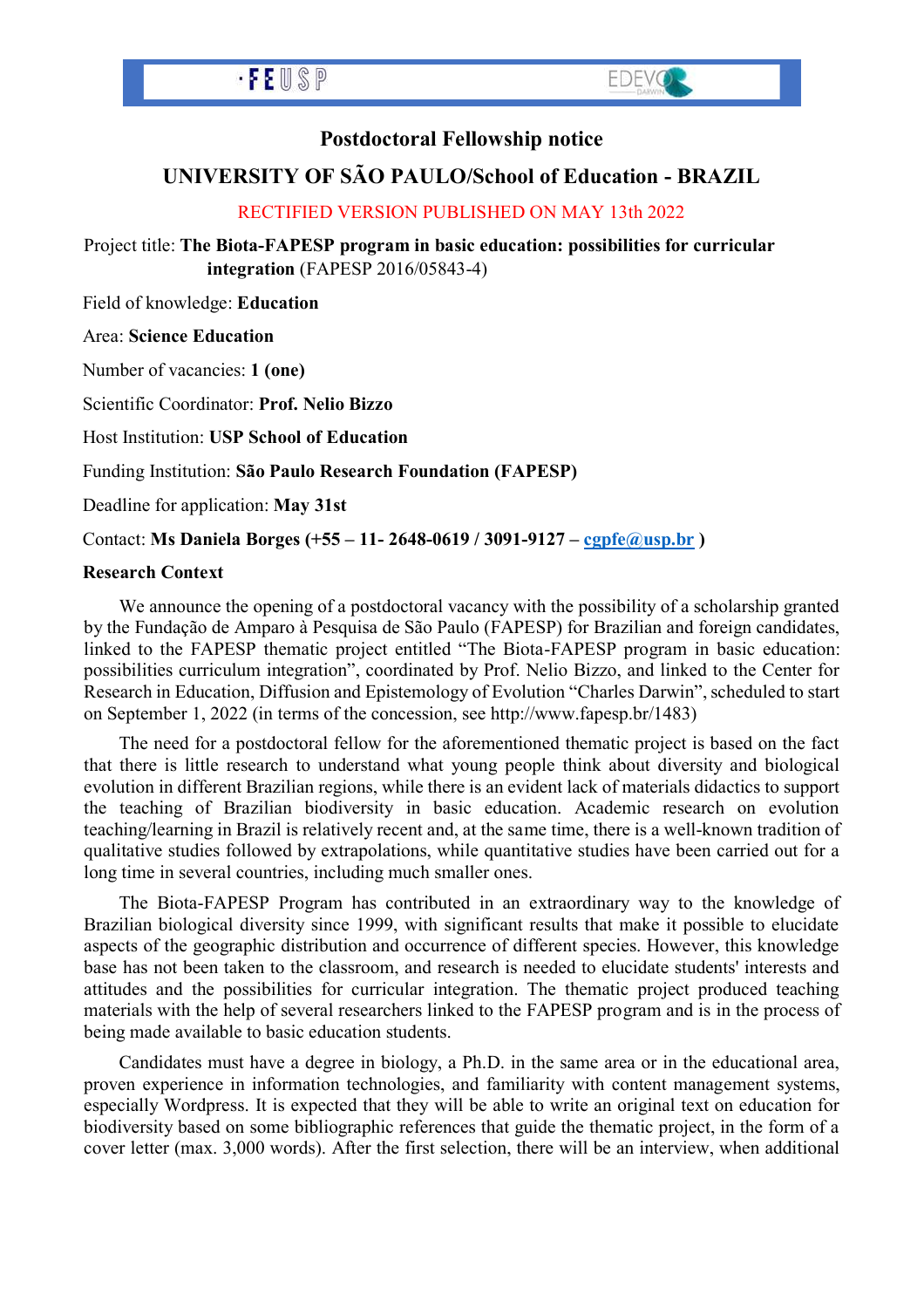



**EDEVG** 

#### **References**

- BIZZO, N.; GOUW, A.M.S. (orgs.). *Fundamentos teóricos do ensino de ciências de base experimental*. Curitiba: Appris, 2021.
- FRANZOLIN, F., GARCIA, P.S.; BIZZO, N. Amazon conservation and students' interests for biodiversity: the need to boost science education in Brazil. *Science Advances*, 6(35): 1-10, 2020. <https://www.science.org/doi/10.1126/sciadv.abb0110>
- FRANZOLIN, F.; et al. Students' Interests in Biodiversity: Links with Health and Sustainability.*Sustainability* 2021(13), 13767.<https://doi.org/10.3390/su132413767>
- JOLY, C. A., RODRIGUES, R.; METZGER, J.P.; HADDAD, C.F.B.; VERDADE, L.; MARIANA C. OLIVEIRA, M.C.; BOLZANI, V. Biodiversity Conservation Research, Training, and Policy in São Paulo. *Science,* 328, 2010.
- METZGER, J. P.; CASATTI, L. Do diagnóstico à conservação da biodiversidade: o estado da arte do programa BIOTA / FAPESP. *Biota Neotropica*, 6(2), 1–23, 2006.
- NORSTRÖM, A.V. et al. Principles for Knowledge co-production in sustainability research. *Nature Sustainability* 3, 182-190, 2020.
- OLIVEIRA, A. and COOK, K. *Evolution Education and the rise of the creationist movement in Brazil*. Lanham (MD): Lexington Books, 2019.

#### **Application:**

Those interested in the postdoctoral fellowship must comply with the postdoctoral standards of the University of São Paulo, especially with Res CoPq no. 7406, dated October 3rd, 2017, and meet FAPESP's rules (available at [http://www.fapesp.br/bolsas/pd\)](http://www.fapesp.br/bolsas/pd), and have a resumeè published on the Lattes Platform [\(http://lattes.cnpq.br/\)](http://lattes.cnpq.br/). Foreigners must demonstrate full command of the Brazilian Portuguese language in the writing of the cover letter and in the interview. Applicants must send the following printed documentation by express mail (DHL/SEDEX/UPS or similar express service), not later than **May 31st (posting date)**:

- Curricular Summary using the FAPESP model and template (instructions at [http://www.fapesp.br/sumula\)](http://www.fapesp.br/sumula), with complete identification, including e-mail and cell phone;
- Complete graduate school transcript, issued as an official document (with stamp and signature or with authenticity code). The document must contain: the names of the subjects in full; eventual failures or locking of the candidate's registration; the approval criteria (minimum grade) or alternatively a statement from the university explaining the criteria adopted for the promotion;
- A cover letter, with original personal wording, containing the reasons for the interest in participating in the project "The Biota-FAPESP program in basic education: possibilities of curricular integration". The text should discuss teaching/learning of biological diversity and evolution in Brazil, based bibliographical references provided in this announcement. The letter must not exceed 3,000 words in the main text and, besides, the maximum of 10 (ten) bibliographic references;
- Letter of recommendation from the doctoral advisor, in a sealed envelope, to be inserted in the same shipment, together with the documents mentioned above.